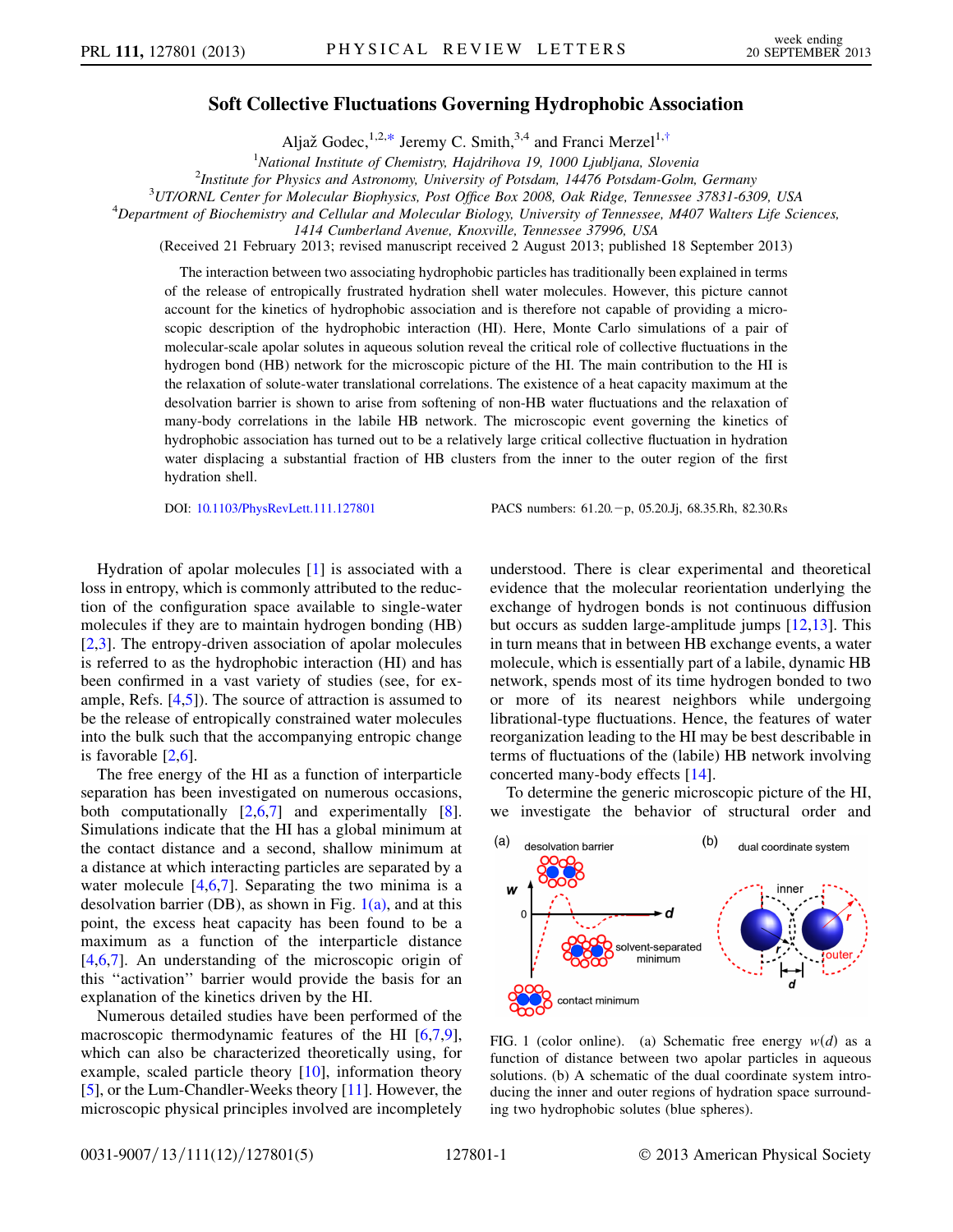fluctuations when two molecular-scale model apolar particles of two types are brought into contact. We perform constant pressure Monte Carlo simulation with the five-site point charge water model TIP5P [[15](#page-4-16)] and pairs of (i) hard spheres (HS) and (ii) solvent attracting hard spheres (SAHS) in an orthogonal simulation box with periodic boundary conditions. We consider 11 systems per solute type with the two solutes freely moving at fixed interparticle distances ranging from close contact to an intersurface distance of 15 Å at  $p = 1$  bar and  $T = 300$  K. The hard sphere diameter for the HS system is taken to be  $2.8 \text{ Å}$  $\tilde{C}$  the diameter of a water molecule) and 3.6 Å for the SAHS system  $\tilde{C}$  the diameter of a methane molecule) in SAHS system ( $\sim$  the diameter of a methane molecule) in<br>which an attractive tail  $-\epsilon/r^6$  is appended to the hard which an attractive tail  $-\varepsilon/r^6$  is appended to the hard repulsion.  $\varepsilon$  is set to  $4.2k_BT \text{ Å}^6$  to roughly mimic the methane-water potential. The systems consist of 3739– 4700 water molecules depending on the interparticle separation. After an equilibration period, as many trial moves were performed as were needed to assure that on average each molecule was moved  $4 \times 10^5$  times at the acceptance rate of 30%. For the analysis, we introduce a dual coordinate system which divides the hydration space into two pairs of semishells [see the schematic in Fig. [1\(b\)\]](#page-0-0), each comprising a closed effective shell on realignment. As we will show, differences in behavior of water molecules in the inner and outer regions of the first hydration shell are critical to the HI. In what follows, we present results for the HS system, mentioning the effects of solute-water attractions where appropriate.

We first address the local environment of water molecules inside the inner and outer regions of the first hydration shell. Instead of the usual distance cutoff for close contact and HB neighbors of 3.5  $\AA$  [\[6](#page-4-7)[,12](#page-4-13)], we use 3  $\AA$ , as it has been shown that there is no preferential mutual orientation between two water molecules if they are more than 3 A apart (see the Supplemental Material [[16](#page-4-17)] and Ref. [[17\]](#page-4-18)). Our choice gives for bulk water an average of just over three close contacts of which just over two are HB. The structure of the hydration water, as revealed from nearest neighbor distributions per water molecule in Fig. S5 in the Supplemental Material [[16](#page-4-17)], does not vary notably with interparticle distance, except that the distributions are somewhat wider when the particles are closer, indicating enhanced fluctuations in the HB network, i.e., increased diversity of local environments. The structural invariance with respect to interparticle distance is robust, as we find no significant differences between the HS and SAHS systems. Both the average number of close contacts and HB neighbors (denoted by circles) are almost independent of the interparticle separation. Also, the structure of the inner region does not differ from the outer one. Figure  $2(a)$  shows that the occupancy of the first shell is sensitive to the interparticle separation. The variations in  $\langle N \rangle$  may be assumed to be a consequence of the local water packing and the commensurability of the



<span id="page-1-0"></span>FIG. 2 (color online). (a) The average number of water molecules in the inner (black) and outer dark gray (red) parts of the first hydration shell as a function of d. The dashed line denotes the results for  $d = \infty$ . Inset: The approximate packing density in the outer region of the first hydration shell. (b) The difference in the binding energy of a water molecule in the first hydration shell with respect to  $d = \infty$ ,  $\Delta E_b$ , where  $E_b = (1/2)\langle \sum_{i=1}^{N} u^{0i} \rangle$ , with u being the sum of the Coulomb and van der Waals potential energies and the bar denoting an average over all molecules 0 in the first hydration shell. Inset: Average dipolar order parameter  $\langle D \rangle$  of water molecules in the first hydration shells.

interparticle separation with the HB network topology. For  $d \leq 6$  Å, the profiles for the inner and outer regions bifurcate as a consequence of the exclusion of inner shell molecules. In the case of a pair of HS, the packing density of the outer region ( $\langle N_{\text{out}} \rangle/V_{\text{sh}}$ ) is highest at  $d = 1$  Å and lowest at  $d \sim 3$  Å. For the SAHS, we find exactly the same<br>features [see Fig. S6(a) in the Supplemental Material [16]] features [see Fig.  $S6(a)$  in the Supplemental Material [\[16](#page-4-17)]], albeit shifted slightly due to a larger particle size. For  $d \ge$ 6 Å, the difference in binding energy [Fig.  $2(b)$  and Fig. S6 (b) in the Supplemental Material [[16](#page-4-17)]] with respect to  $d = \infty$ ,  $\Delta E_b = E_b(d) - E_b(\infty)$ , is negative, indicating<br>stronger binding and thus on average a more favorable stronger binding and thus on average a more favorable local environment. For  $d < 4$  Å, the binding is less favorable and gets even weaker upon contact formation. Meanwhile, the average dipolar orientational order parameter  $\langle D \rangle$  (see the Supplemental Material [[16](#page-4-17)] and Ref. [\[17\]](#page-4-18)) is apparently insensitive to variations of the intersurface separation.

We expect that due to the water exclusion process, the largest contribution to the HI comes from translational correlations between the solute and water molecules. Hence, we examine center-of-mass pair correlations, which we quantify in terms of the translational pair correlation entropy  $S_{tr}^c$  which expresses the level of positional stabilization of the solvent with respect to the solute. Adopting the positive sign for the correlation entropy, we define it as

$$
S_{\text{tr},i}^c = \rho_B k_B \int g_{\text{sw}}^i(r) \ln g_{\text{sw}}^i(r) \frac{dV^i(r)}{dr} dr, \qquad (1)
$$

where  $g_{sw}^{i}(r)$  is the solute-water proximity correlation<br>function for the region *i* (inner outer) defined in terms of function for the region  $i$  (inner, outer) defined in terms of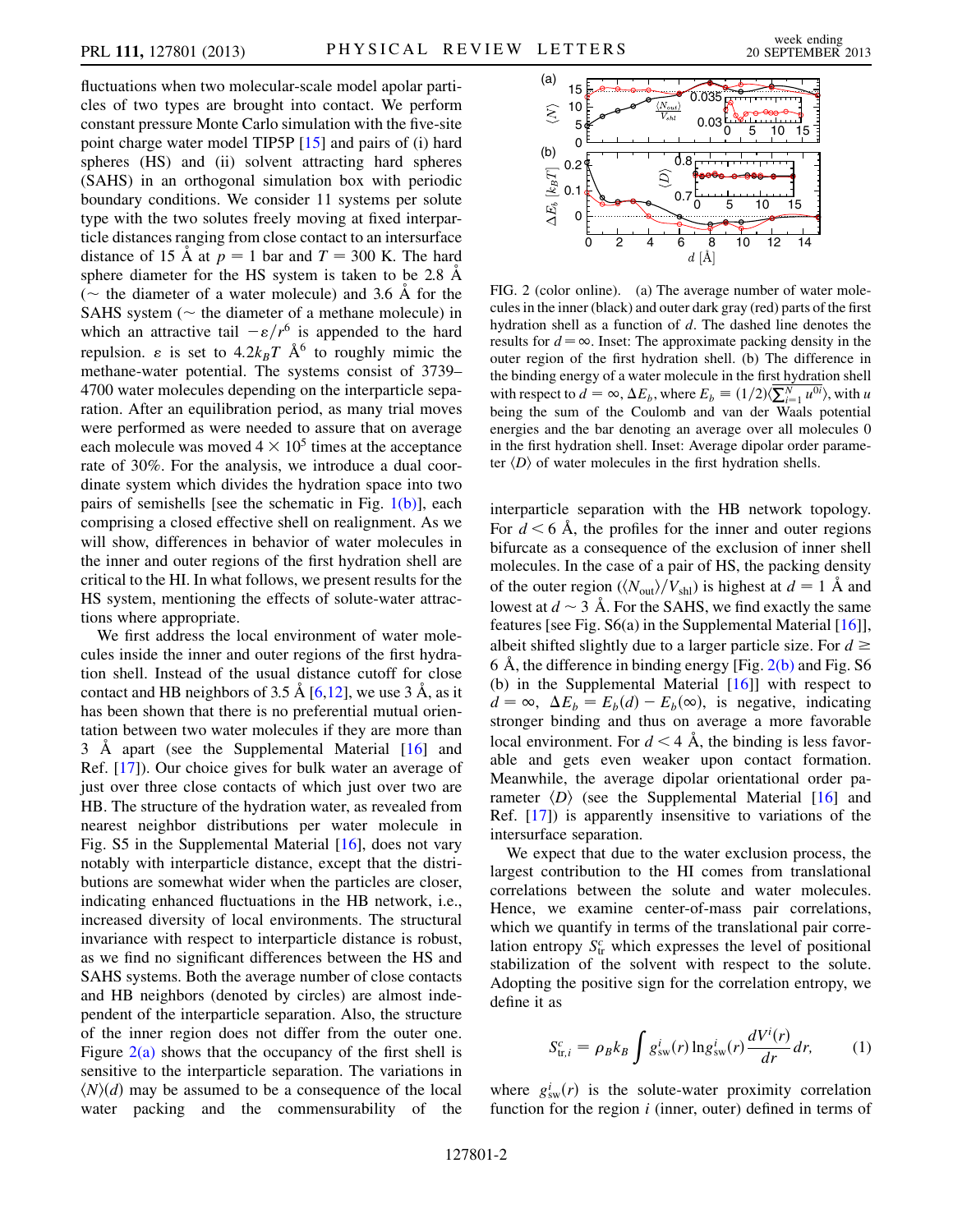the average number density of molecules at a distance  $r$ from the nearest solute center at  $r_s$ ,  $\rho_B$  is the number density of bulk water [i.e.,  $\rho_B = \rho(r = \infty)$ ], and  $V^i(r)$  is<br>the solvent available volume (see the Supplemental the solvent available volume (see the Supplemental Material [[16](#page-4-17)] for details). The results for  $S_{tr}^c$ , represented as differences with respect to  $d = \infty$ , for the inner (black lines) and outer [dark gray (red) lines] region as well as the sum [medium gray (blue) lines] for a pair of HS, are shown in Fig. [3\(a\)](#page-2-0). As expected, the total  $\Delta S_{tr}^c$  exhibits the two minima separated by a DB at  $\sim$  1 Å. We find that the DB is<br>in fact due to very strong correlations in the outer region in fact due to very strong correlations in the outer region. Thus, the removal of molecules from the inner region causes more compact packing along with stronger correlations in the outer region [see the inset of Figs.  $2(b)$  and  $3(a)$ ]. Meanwhile, the favorable contact formation is exclusively due to the release of inner molecules. Equivalent results are obtained for the SAHS pair (see Fig. S7 in the Supplemental Material [\[16\]](#page-4-17)), with the positions of the minima and maxima shifted



<span id="page-2-0"></span>FIG. 3 (color online). (a) Solute-water pair translational correlation entropy difference: inner shell (black lines), outer shell [dark gray (red) lines], and the sum [medium gray (blue) lines]. (b) Non-HB (dashed lines) and HB (solid lines) fluctuation entropy difference. (c) Fluctuation entropy difference of the interaction with nearest neighbors. (d) The energetic contribution to the HI interaction free energy [light gray (green) dashed line], the contribution of fluctuation entropy of the interaction with nearest neighbors [medium gray (blue) dashed line], and the approximate HI potential  $\tilde{w}(d)$  [medium gray (blue) solid line]. All quantities are expressed as a function of  $d$  relative to their values at  $d = \infty$ .

also has a higher DB and a lower contact minimum, a straightforward consequence of the solute-water attraction. In order to further examine the behavior of water around

correspondingly, due to the larger particle size. The SAHS

apolar solutes, we focus on the interaction potential energies of pairs of water molecules that are either hydrogen bonded or not, as demonstrated in Ref. [[14](#page-4-15)]. Using the random variable transformation theorem [[18\]](#page-4-19), we can always map the full configurational probability density, expressed in terms of the position and orientation of a given single molecule  $\omega$  onto a joint probability density for observing a given interaction potential energy U of pairs of molecules:  $P(\boldsymbol{\omega}^N) = \exp[-\beta U(\boldsymbol{\omega}^N)]/Z$ , where  $\beta = 1/k_pT$  and Z is the configurational integral. For  $\beta = 1/k_B T$  and Z is the configurational integral. For<br>example the joint probability density of two nearby pairs example, the joint probability density of two nearby pairs of kind x and y (x,  $y = {HB, non-HB}$ ) having interaction energies  $u_x$  and  $u_y$ , given that a tagged molecule is located in the region  $z$  ( $z$  = inner, outer), can be exactly formulated as  $\tilde{p}(u_x, u_y)$  (see the Supplemental Material [\[16\]](#page-4-17)). In the simplest case, such an expression defines the probability density for observing a given pair interaction potential energy of kind x,  $\tilde{p}(u_x)$ , and can be used to quantify the extent of fluctuations of (non-)HB pairs with the Gibbs-Shannon entropy  $S_x = -k_B \int \tilde{p}(u_x) \ln \tilde{p}(u_x) du_x$ .<br>The extent of librational fluctuations can be successfully The extent of librational fluctuations can be successfully used as a measure of HB strengthening [[19](#page-4-20)]. Furthermore, we can define various joint probability densities  $\tilde{p}(u_x, u_y)$ involving three or four molecules.  $\tilde{p}(u_x, u_y)$  enables the evaluation of many-body correlations using the Kullback-Leibler correlation entropy  $[S_{x,y}^c = S(x) + S(y) - S(x, y)],$ 

$$
S_{x,y}^c = k_B \iint \tilde{p}(u_x, u_y) \ln \frac{\tilde{p}(u_x, u_y)}{\tilde{p}(u_x)\tilde{p}(u_y)} du_x du_y.
$$
 (2)

The extension to more than four molecules is straightforward. With the exception of some approximate calculations of triplet correlations [\[20\]](#page-4-21), many-body correlations have been hitherto systematically neglected [[21](#page-4-22)].

For the HS system,  $S_r$  in Fig. [3\(b\)](#page-2-0) shows that there exists a lower HB fluctuation entropy for  $d \le 14$  Å, indicating HB strengthening in hydration water on a solute approach, in agreement with previous observations [\[6](#page-4-7)]. In the same range as that over which the HI becomes active, we also find enhanced fluctuations of non-HB interaction energies, suggesting a softening of non-HB pair fluctuations, this being most marked at the DB, at which point it is larger in the outer region.

Meanwhile, the fluctuation of the total interaction energy with nearest neighbors  $S_{\text{tot}}^{1,i}$  [Fig. [3\(c\)](#page-2-0)], which corresponds to coupled translational and orientational correlations of water molecule 1 with its closest neighbors and is a measure of the configuration space available to single molecules, is decreased for  $d > -4$  Å. Note that  $S_{\text{tot}}^{1,i}$ <br>inso facto includes contributions of orientational correlaipso facto includes contributions of orientational correlations with respect to the solutes.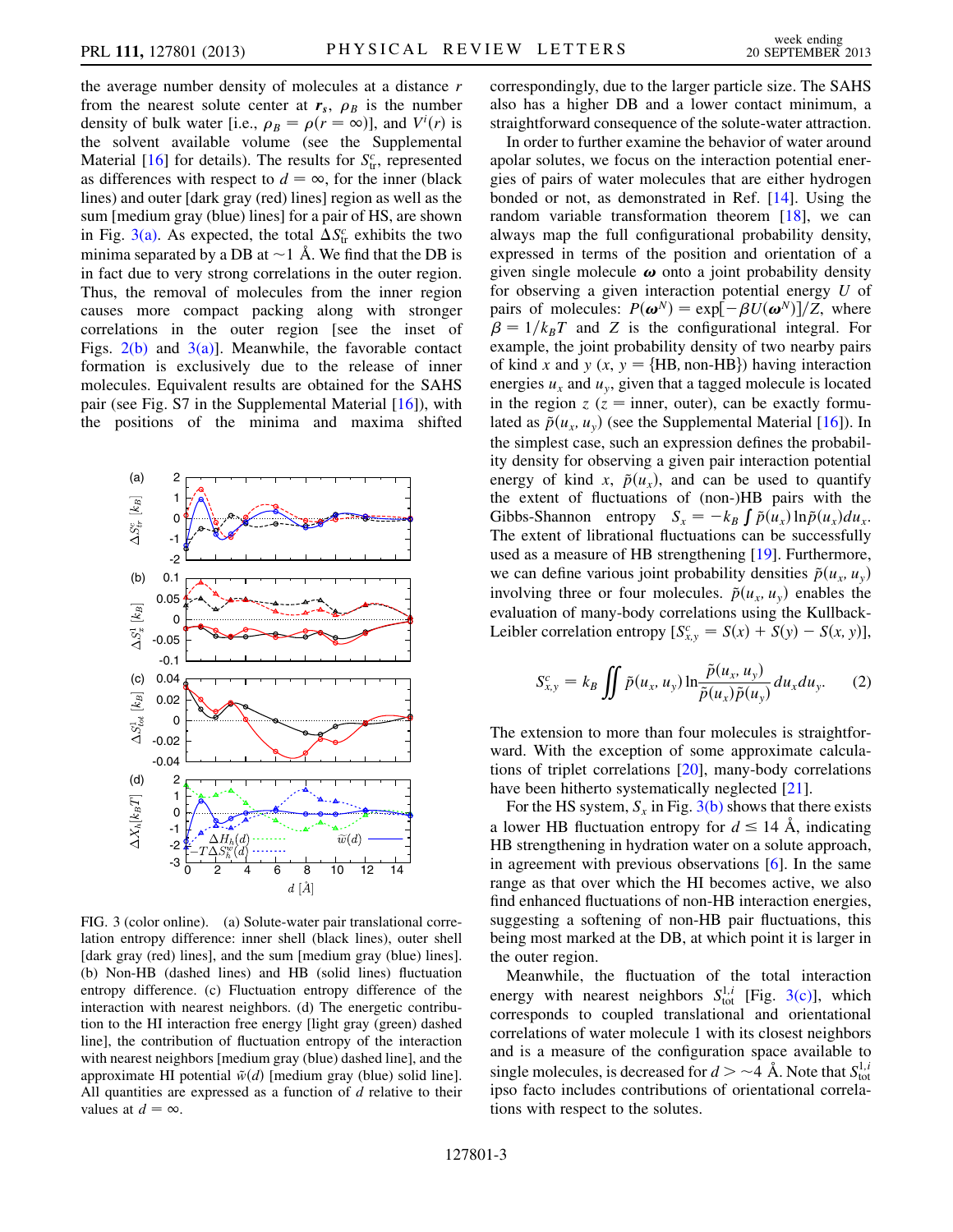A comparison of the total contribution of the energetic component (i.e., the binding energy)

<span id="page-3-0"></span>
$$
\Delta H_h(d) = \sum_{i=\text{in, out}} \{ \langle N^i(d) \rangle [E^i_b(d) - E_{b,\text{bulk}}] - \langle N^i(\infty) \rangle \times [E^i_b(\infty) - E_{b,\text{bulk}}] \}
$$

and the contribution of the single-water fluctuation entropy

$$
-T\Delta S_h^w(d) = -T \sum_{i=\text{in, out}} \{ \langle N^i(d) \rangle [S_{\text{tot}}^{1,i}(d) - S_{\text{tot, bulk}}^1] - \langle N^i(\infty) \rangle [S_{\text{tot}}^{1,i}(\infty) - S_{\text{tot, bulk}}^1] \},
$$

shown in Fig.  $3(d)$  [light gray and medium gray (green and blue) dashed lines], reveals that these two contributions almost completely balance each other out. By adding the contribution of the translational correlation entropy, we obtain an estimate for the HI potential  $\tilde{w}(d) \approx$  $\Delta H_h(d) - T \Delta S_h^w(d) + T \Delta S_h^c(d)$ , shown in Fig. [3\(d\)](#page-2-0)<br>Imedium gray (blue) solid line]. The shape of  $\tilde{w}(d)$  is in [medium gray (blue) solid line]. The shape of  $\tilde{w}(d)$  is in agreement with those found in the literature  $[4,6,7]$  $[4,6,7]$  $[4,6,7]$  $[4,6,7]$  $[4,6,7]$ . However, the result is obtained in an entirely different manner, allowing decomposition of the HI potential into physically meaningful contributions. Although two particles feel no hydrophobic attraction for  $d > 4$  Å, the surrounding hydration shells are nevertheless already perturbed at  $d \sim 12 \text{ Å}$  [see Figs. [2\(c\),](#page-1-0) [3\(a\)](#page-2-0), and [3\(b\)\]](#page-2-0).<br>The SAHS system exhibits the same generic features The SAHS system exhibits the same generic features (see Fig.  $S7$  in the Supplemental Material  $[16]$  $[16]$ ). Here,  $\Delta H_h$  is somewhat larger in magnitude than  $-T\Delta S_h^w$  for  $d < A$ ,  $\lambda$  and companients the larger magnitude of  $S_c^c$  $d < 4$  Å and compensates the larger magnitude of  $S_{tr}^c$ . These differences just about summarize the global effect of weak solute-water attractions on the HI.

While the translational correlation entropy apparently successfully explains the shape and main features of the HI potential, it offers no explanation for the maximum of the heat capacity at the DB  $[4,6,7]$  $[4,6,7]$  $[4,6,7]$  $[4,6,7]$  $[4,6,7]$ . The presence of this maximum is somewhat counterintuitive as it suggests that the state with lowest entropy and with the strongest stabilization of solvent positions with respect to the solute(s) is able to absorb the most thermal energy. However, the heat capacity increase may instead arise from soft modes appearing at the DB that do not involve translations with respect to the solute(s) position(s). In an analysis based on the average number of water neighbors and average pair potential energies, the maximum of the heat capacity has previously been described as arising from a counterplay between HB strengthening and enhanced HB breaking upon increasing temperature [[6](#page-4-7)]. Here, we find that both the average number of neighbors in close contact and the average number of HB neighbors are independent of the interparticle separation, as shown in Fig. S5 in the Supplemental Material [[16](#page-4-17)]. While there are enhanced fluctuations in both quantities at small separations, there is only small change at the DB  $(d \sim 1 \text{ Å})$ .



<span id="page-3-1"></span>FIG. 4 (color online). (a) Triplet (dashed lines) and quadruplet (solid lines) correlation entropy difference of tagged HB and non-HB pairs: inner shell (black lines) and outer shell [dark gray (red) lines]. (b) Quadruplet correlation entropy difference of a tagged non-HB pair and its nearby HB pair, which is either HB (solid lines) or non-HB (dashed lines) to the tagged one. (c) Quadruplet correlation entropy difference of two nearby HB (solid lines) or non-HB (dashed lines) connected HB pairs. All quantities are expressed as a function of  $d$  relative to their values at  $d = \infty$ .

For the HS system in the region  $d < 4$  Å, in which we observe HB strengthening and simultaneous softening of non-HB fluctuations, we may expect that many-body correlations will also be affected. Selected many-body correlation entropies are shown in Fig. [4.](#page-3-0) The correlations involving non-HB pairs [Figs.  $4(a)$  and  $4(b)$ ] in the inner region are increased for  $d < 4$  Å, which suggests that the relaxation of non-HB interactions arises from increased many-body correlations. In the case of HB quadruplets and nearby HB pairs [Fig.  $4(c)$ ], the many-body correlations are relaxed in both the inner and outer regions for  $d > 4$  Å, while for  $d <$ 4 A , they are increased in the inner and further relaxed in the outer region. Here, too, the global minimum is located at the DB. All many-body correlations in the hydration shell are strongly enhanced with respect to bulk water upon hydration of a single hydrophobic particle [\[14](#page-4-15)]. The present results indicate that the symmetry breaking in the hydration shell due to the presence of the second particle enables a net relaxation of many-body correlations in the outer region, while the remaining water molecules in the inner region become even more correlated. The most relaxed state is found at the DB, at which the outer shell is also most densely